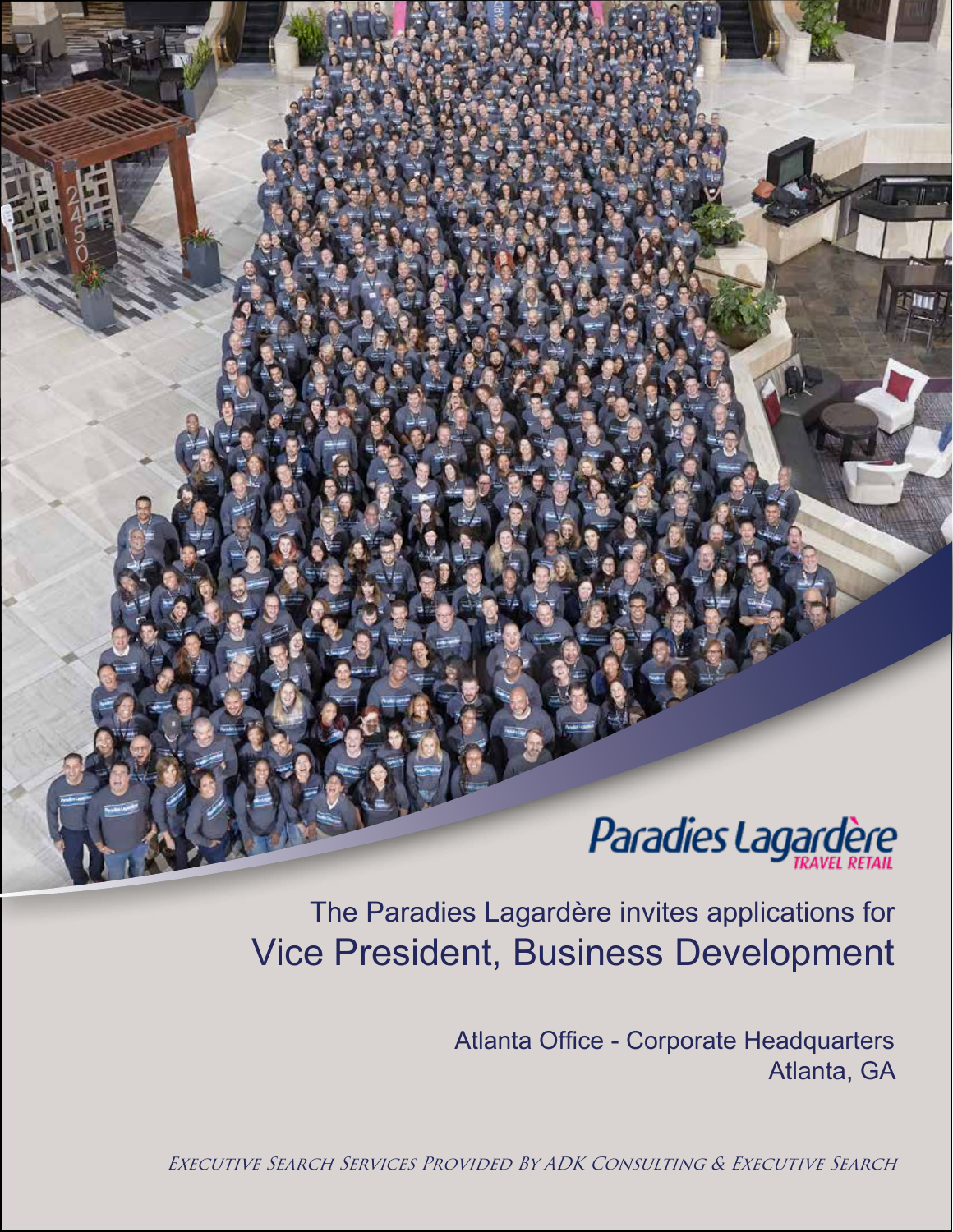### The Company

**Paradies Lagardère** operates more than 850 stores and restaurants in 98 airports. With expertise in international, national and local brands, they work with their airport, brand and supplier partners to create memorable and positive shopping experiences for today's travelers.

As the travel retail and restaurateur leader in North America, Paradies Lagardère provides exceptional customer service, superior design, and award-winning store and restaurant operations and management.

Paradies Lagardère leverages years of knowledge and best practices in the travel retail industry to build upon their reputation for unmatched standards and industryleading quality in store/restaurant design, construction, operations and customer service. They help their airport partners create dynamic and exciting retail and dining destinations.

Paradies Lagardère's highly-engaged teams focus on delivering excellence in travel retail and dining. They take care of their people through dedicated management, extensive training and unrivaled recognition programs.

- Four-time Gallup Great Workplace Award winner
- 2021 Best Airport Retailer for 25 consecutive years (Airport Experience News)
- 2021 Travel Retail Superstars Winner (The Moodie Davitt Report)
- Best Specialty Brand Operator for 4 consecutive years (Airport Experience News)
- Best New Customer Service Concept 1st place (Airports Council International)
- Concessionaire with Highest Regard for Customer Service Award for 20 years (Airport Experience News)
- Best Airport Shop for Local Merchandise (USA Today 10Best)

Paradies Lagardère specializes in three key airport concessions areas. Within Travel Essentials and Specialty Retail, they offer a diverse mix of categories including fashion, luxury, electronics, convenience, sports, luggage, jewelry and souvenirs. They also deliver casual and quick serve restaurants, and quality bars, including local, national and international brands that provide travelers delicious dining options.

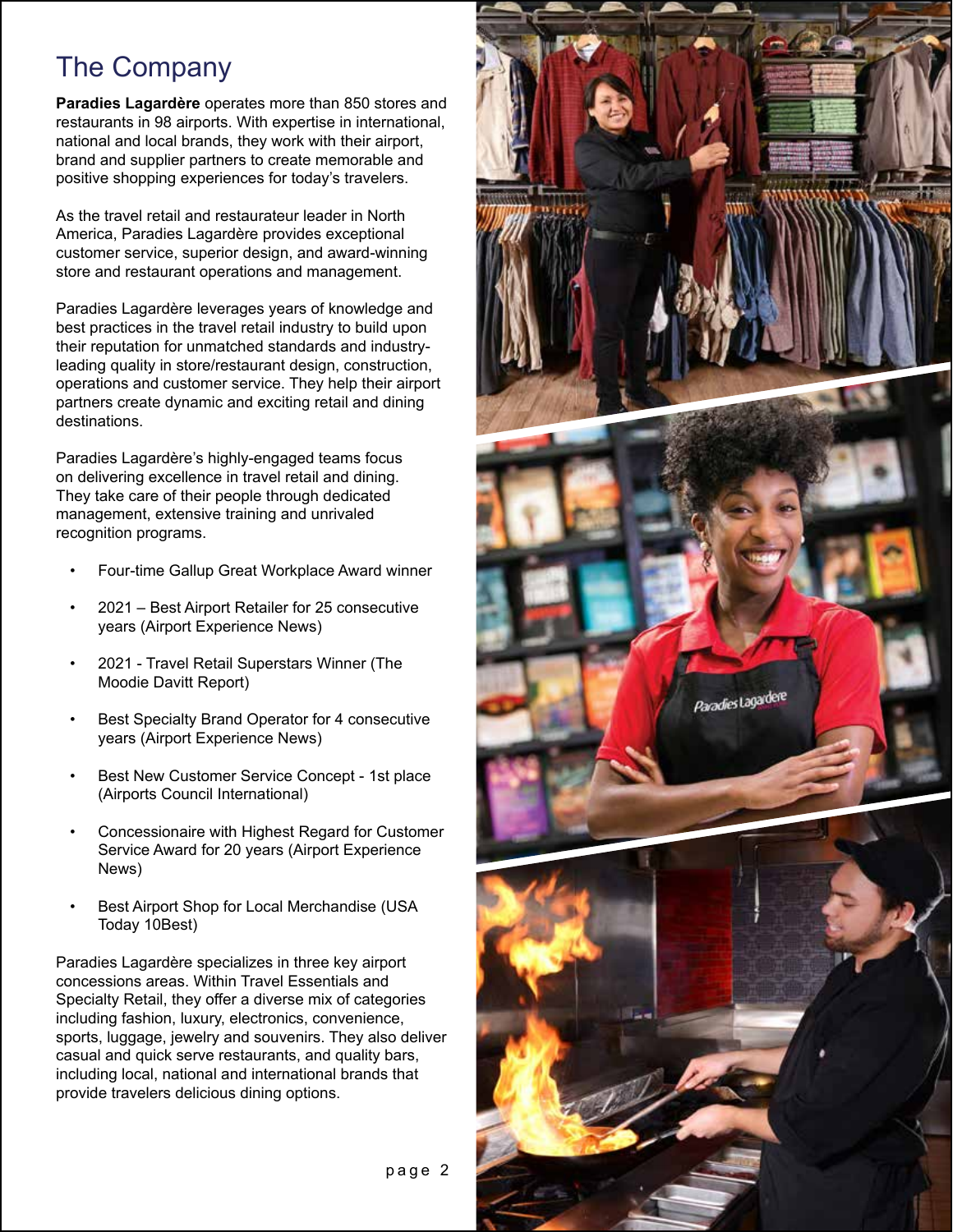

# Company Culture

Paradies Lagardère was founded on strong core values and a committed work ethic. They place tremendous emphasis on nurturing relationships and loyalty not only among associates, but also with their business partners and the communities they serve.

### Professional Possibilities

From their corporate offices to the sales floor, their diverse, fast-paced, and results-focused teams create environments that strive to provide first-class customer experiences. Paradies Lagardère strives to give back to their associates through a fun atmosphere, being part of a "team first" work environment, challenging career opportunities, training and development and recognition for their commitment.

#### **A Corporate Career with Paradies Lagardère offers:**

- Exposure to business practices in the U.S., Canada and the Caribbean
- Professional growth and advancement opportunities
- Access to quality training and development programs
- Social engagement including committees and charitable initiatives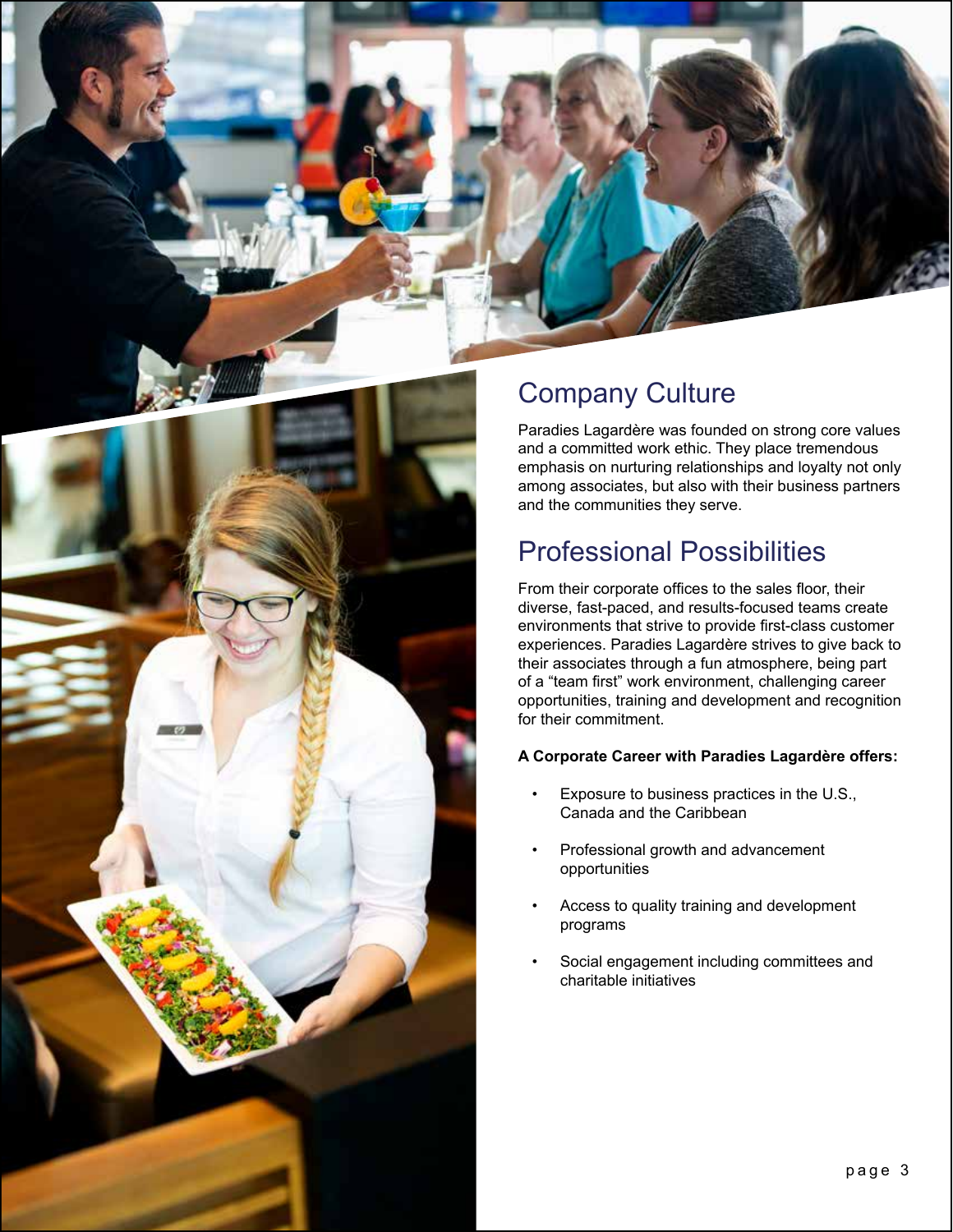### The Atlanta Community

**Atlanta, Georgia** is a world-class modern city rich in culture, arts, entertainment and sports. The city has an impressive legacy of leadership and courageous firsts, from Martin Luther King, Jr., to former President Jimmy Carter.

The metro Atlanta region comprises 28 counties in North Georgia, making it the ninth largest metropolitan statistical area in the United States. According to the U.S. Census, the region has a total population of more than 5.3 million residents.

Metro Atlanta offers an exceptionally high quality of life at a comparatively low cost. Lower cost of living in Atlanta for major expenses like housing, clothing, food and gasoline help keep the region's cost of living below the U.S. average - and well below those of most major metropolitan areas.

Atlanta is also headquarters for many Fortune 500 companies, including Delta Air Lines, Coca Cola, United Parcel Service, Home Depot, and AFLAC. Also calling Atlanta home is CNN, the Cable News Network.

Additionally, the Hartsfield-Jackson Atlanta International Airport, the world's biggest airport, is located in Atlanta offering direct flights to hundreds of cities, making air travel faster and more efficient for the city's residents.

At the heart of the region is the city of Atlanta – Georgia's capital and the state's largest city. Located at the foothills of the southern Appalachians, the landscape of Atlanta is predominantly characterized by rolling hills and broad, smooth uplands. The Chattahoochee River is one of the most prominent natural features of Atlanta. It forms the northwestern boundary of the city, flowing through a valley, which ranges from 150 to 400 feet in depth and from two to five miles in width from rim to rim. On the eastern side of the metro area, Stone Mountain rises high above the tallest pines. At 825 feet tall, it is the world's largest free-standing piece of exposed granite.

Despite having a mild Atlanta climate, the city does experience all four seasons. The average annual temperature is 61 degrees. July is the hottest month, averaging 89 degrees and January is the coldest, with the average low at 33 degrees.

**Recreation** – Atlanta proudly boasts several recreational areas and opportunities for individuals and families. These create an environment that encourages spending quality time together and strengthening relationships.

Home of the 1996 Centennial Olympic Games and the world's largest Olympic Ring fountain, **Centennial Olympic Park** provides year-round entertainment, including concerts, festivals and family activities.

page 4